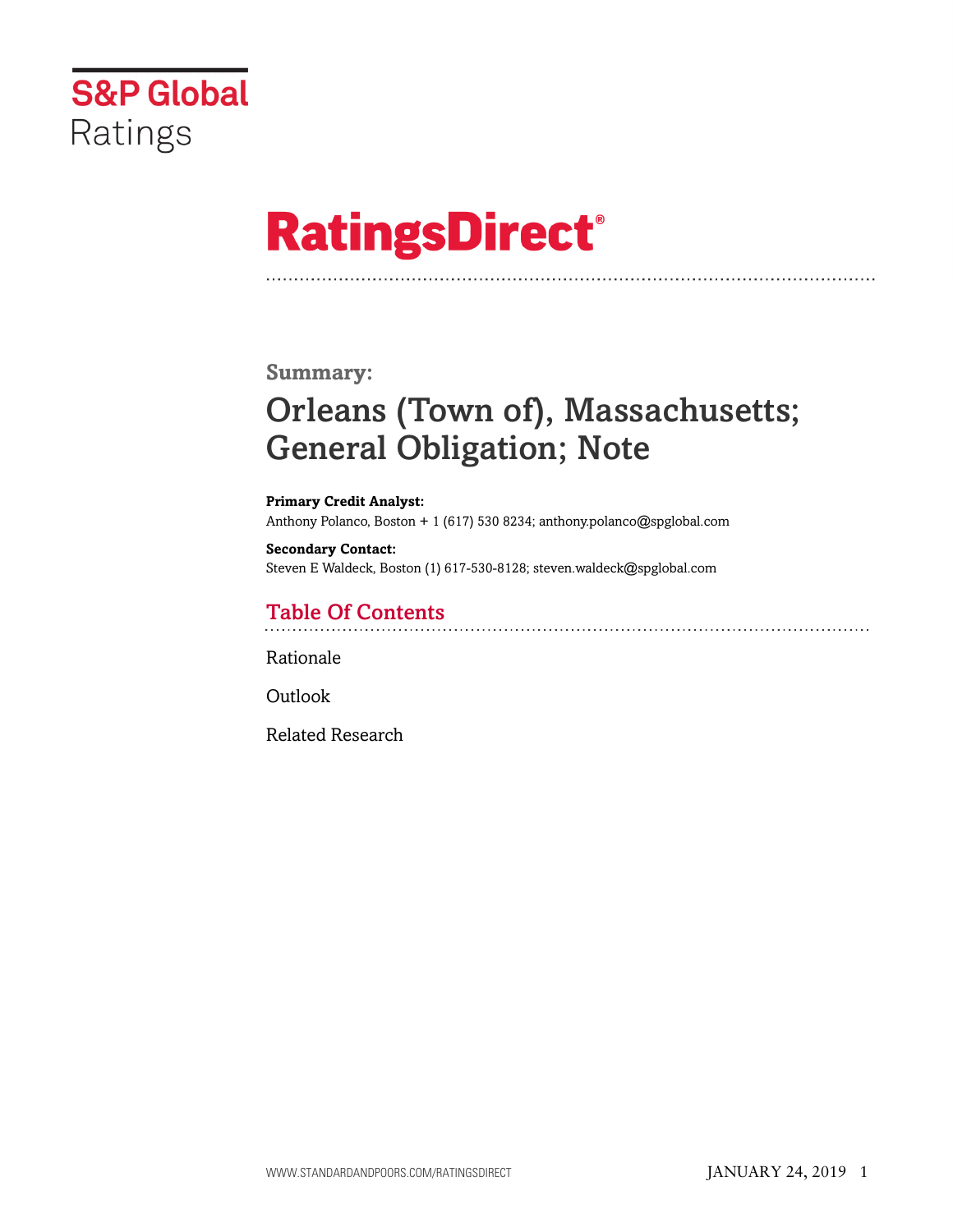### **Summary:**

# Orleans (Town of), Massachusetts; General Obligation; Note

| <b>Credit Profile</b>                                                  |            |            |  |
|------------------------------------------------------------------------|------------|------------|--|
| US\$14.442 mil GO BANs due 02/07/2020                                  |            |            |  |
| <b>Short Term Rating</b>                                               | $SP-1+$    | <b>New</b> |  |
| US\$4.42 mil GO muni purpose loan of 2019 bnds ser 2019 due 02/01/2029 |            |            |  |
| Long Term Rating                                                       | AAA/Stable | <b>New</b> |  |
| Orleans Twn GO                                                         |            |            |  |
| Long Term Rating                                                       | AAA/Stable | Affirmed   |  |

# <span id="page-1-0"></span>Rationale

S&P Global Ratings assigned its 'SP-1+' short-term rating to Orleans, Mass.' series 2019 general obligation (GO) bond anticipation notes (BANs) and its 'AAA' long-term rating and stable outlook to the town's series 2019 GO municipal-purpose loan bonds.

S&P Global Ratings also affirmed its 'AAA' long-term rating, with a stable outlook, on the town's existing GO debt and its 'SP-1+' short-term rating on the town's existing GO BANs.

The short-term rating reflects our criteria for evaluating and rating BANs. In our view, Orleans maintains a very strong capacity to pay principal and interest when the BANs come due. The town maintains, what we view as, a low market-risk profile because it has strong legal authority to issue long-term debt to take out the BANs and it is a frequent issuer that regularly provides ongoing disclosure to market participants.

The town's full-faith-and-credit pledge secures the bonds with a portion of the bonds subject to Proposition 2 1/2 limitations with the rest excluded from these limitations.

We rate the limited-tax GO debt on par with our view of Orleans' general creditworthiness because the ad valorem tax is not derived from a measurably narrower property tax base and there are no limitations on the fungibility of resources, supporting our view of Orleans' overall ability and willingness to pay debt service.

We rate Orleans higher than the sovereign because we believe the town can maintain better credit characteristics than the nation in a stress scenario based on its predominantly locally derived revenue base and our view that pledged revenue supporting bond debt service is at limited risk of negative sovereign intervention. In 2018, local property taxes generated 80% of revenue, demonstrating a lack of dependence on central government revenue.

Officials plan to use series 2019 BAN proceeds to fund various capital projects townwide, including water-resource-and-quality management, as well as renewing existing BANs. Officials plan to use series 2019 bond proceeds to finance a portion of BANs outstanding permanently and fund various capital improvement projects.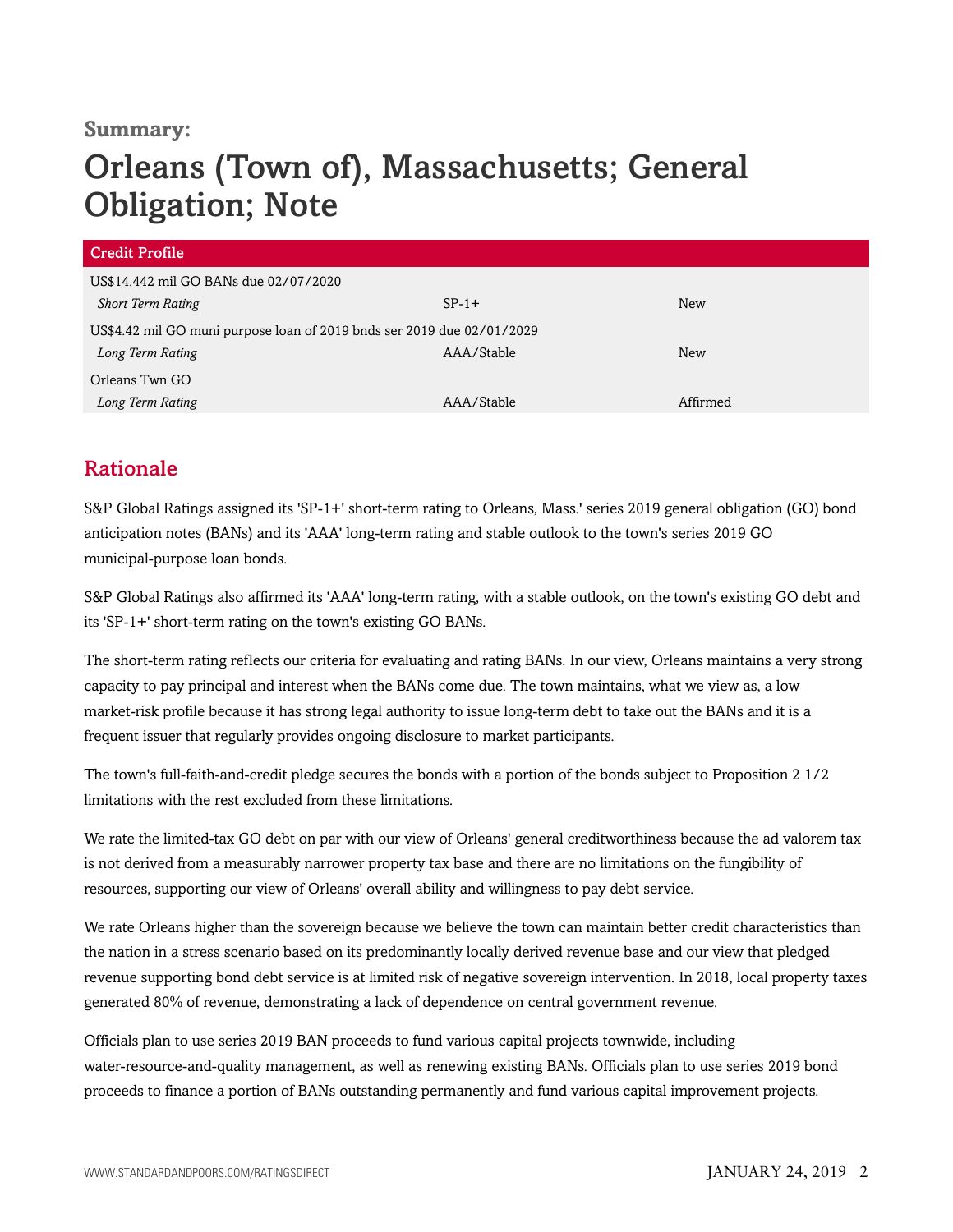The town's credit quality reflects our view of its very strong economy, supported by a healthy real estate market and access to the Barnstable metropolitan statistical area (MSA). In addition, in our view, the town's very strong management and strong budgetary flexibility, with available reserves at 13.8% of expenditures in fiscal 2018, provide further rating stability. In our opinion, the town has a very weak debt-and-contingent-liability assessment; however, we believe its current debt and expected future debt issuance will likely remain affordable due to its very strong and wealthy tax base, as well as management's commitment to adjust the tax levy accordingly. While not expected, due to the town's very strong financial management, the rating could be pressured if overall budgetary flexibility were to decline substantially.

The rating reflects our opinion of the town's:

- Very strong economy, with access to a broad and diverse MSA;
- Very strong management, with strong financial policies and practices under our Financial Management Assessment (FMA) methodology;
- Adequate budgetary performance, with a slight drawdown in the general fund but a slight operating surplus at the total governmental-fund level in fiscal 2018;
- Strong budgetary flexibility, with available fund balance in fiscal 2018 of 13.8% of operating expenditures;
- Very strong liquidity, with total government available cash at 22.8% of total governmental-fund expenditures and 1.8x governmental debt service, and access to external liquidity we consider strong;
- Very weak debt-and-contingent-liability position, with debt service carrying charges at 12.8% of expenditures and net direct debt that is 163.6% of total governmental-fund revenue, and significant medium-term debt plans and a large pension and other-postemployment-benefit (OPEB) obligation, but low overall net debt at less than 3% of market value; and
- Strong institutional framework score.

#### Very strong economy

We consider Orleans' economy very strong. The town, with an estimated population of 5,676, is in Barnstable County in the Barnstable Town MSA, which we consider broad and diverse. The town has a projected per capita effective buying income of 156% of the national level and per capita market value of \$721,587. Overall, market value has grown by 3.3% during the past year to \$4.1 billion in fiscal 2019. County unemployment was 4.7% in 2017.

Orleans is primarily a residential resort community with a substantial portion of second homes owned by seasonal summer residents. Residential properties make up about 95% of the town's property tax base, accounting for a seasonal population of 22,000. Market value, which has remained stable, has grown by an average of 3.3% annually during the past three fiscal years. Officials indicate the real estate market has remained relatively stable during the past few years. Leading employers include Super Stop & Shop, Cape Cod Five Cents Savings, and Shaw's Market.

The town's economic profile will likely remain strong as it continues to benefit from a strong real estate environment in and around Barnstable County. In addition, the town plans to invest in infrastructure and utility in the downtown area to promote further economic development. Although we believe a regional economic slowdown could have an effect on local economic activity, we believe the local economy will likely remain very strong due to Orleans' desirable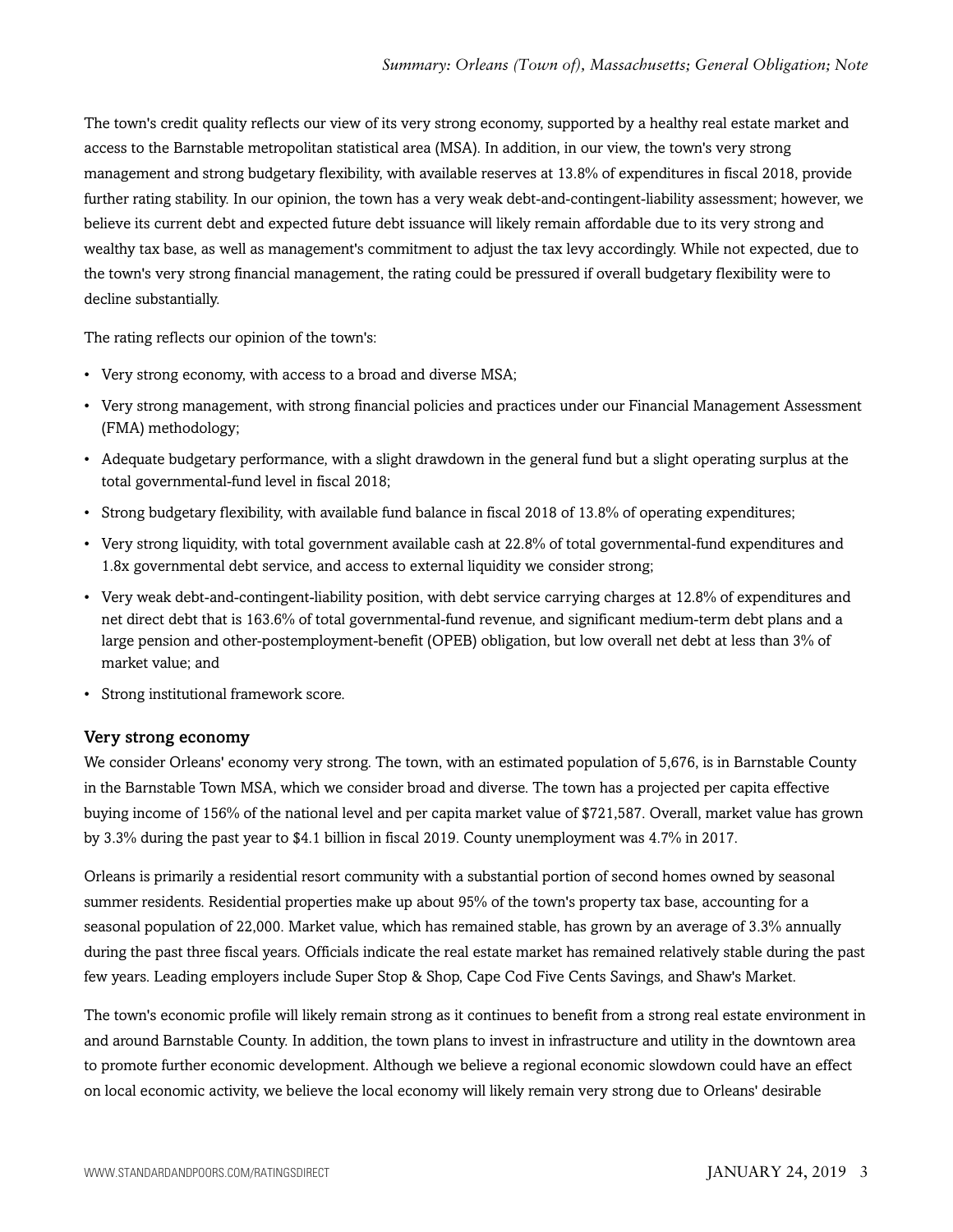location with ample waterfront and coastline properties and continued high-end residential waterfront development.

#### Very strong management

We view the town's management as very strong, with strong financial policies and practices under our FMA methodology, indicating financial practices are strong, well embedded, and likely sustainable.

We believe the town maintains best practices we consider critical to supporting credit quality; we recognize these well-embedded practices in the government's daily operations and practices. Formal policies support many of these activities, adding to the likelihood they will continue and transcend changes in the operating environment and personnel.

In our opinion, strengths include management's:

- Strong revenue and expenditure assumptions in the budgeting process,
- Strong oversight of monitoring progress compared to the budget during the year,
- Long-term financial plan, and
- Five-year capital improvement plan.

Orleans also maintains debt-management and reserve policies that essentially fix available reserves at 5% of general fund expenditures, with surpluses above 5% returned to taxpayers to reduce subsequent-year tax bills.

#### Adequate budgetary performance

Orleans' budgetary performance is adequate, in our opinion. The town had a slight drawdown in the general fund of 1.1% of expenditures but slight surplus results across all governmental funds of 1.3% of expenditures in fiscal 2018.

Fiscal 2018 results include adjustments for recurring transfers and one-time capital expenditures paid for with bond proceeds. Officials primarily attribute the fiscal 2018 general fund decline to a planned drawdown to maintain a stable tax rate. Management indicates that it had exceeded revenue and expenditure projections for fiscal 2018 but that it elected to use some reserves for tax-rate-stabilization purposes. Property taxes generate 80% of general fund revenue, followed by charges for services at 6.7%.

The fiscal 2019 budget totals \$36.5 million, an 8.2% increase over fiscal 2018. Management indicates budget-to-actual results are currently tracking favorably, and it does not expect negative financial results from operations. However, officials also indicate the town may elect to use reserves for tax-rate stabilization, as it has in the past, in accordance with established policies, if financial operations were to outperform the budget significantly. Therefore, we believe Orleans' budgetary performance assessment should remain adequate, if not improve, overtime.

Over the long term, we believe pension and OPEB costs could become a budgetary pressure due to below-average funding ratios and, what we view as, aggressive assumptions of the county-administered pension plan. However, we note management proactively manages these liabilities and makes budgetary adjustments to absorb this growing expense. We note that Orleans is funding the actuarially determined contribution and that it has established policies to begin prefunding OPEB in a prudent manner. Notably, the town recently approved a Proposition 2 1/2 operating override dedicated to funding this liability during the long term. We also believe adjustments to more-conservative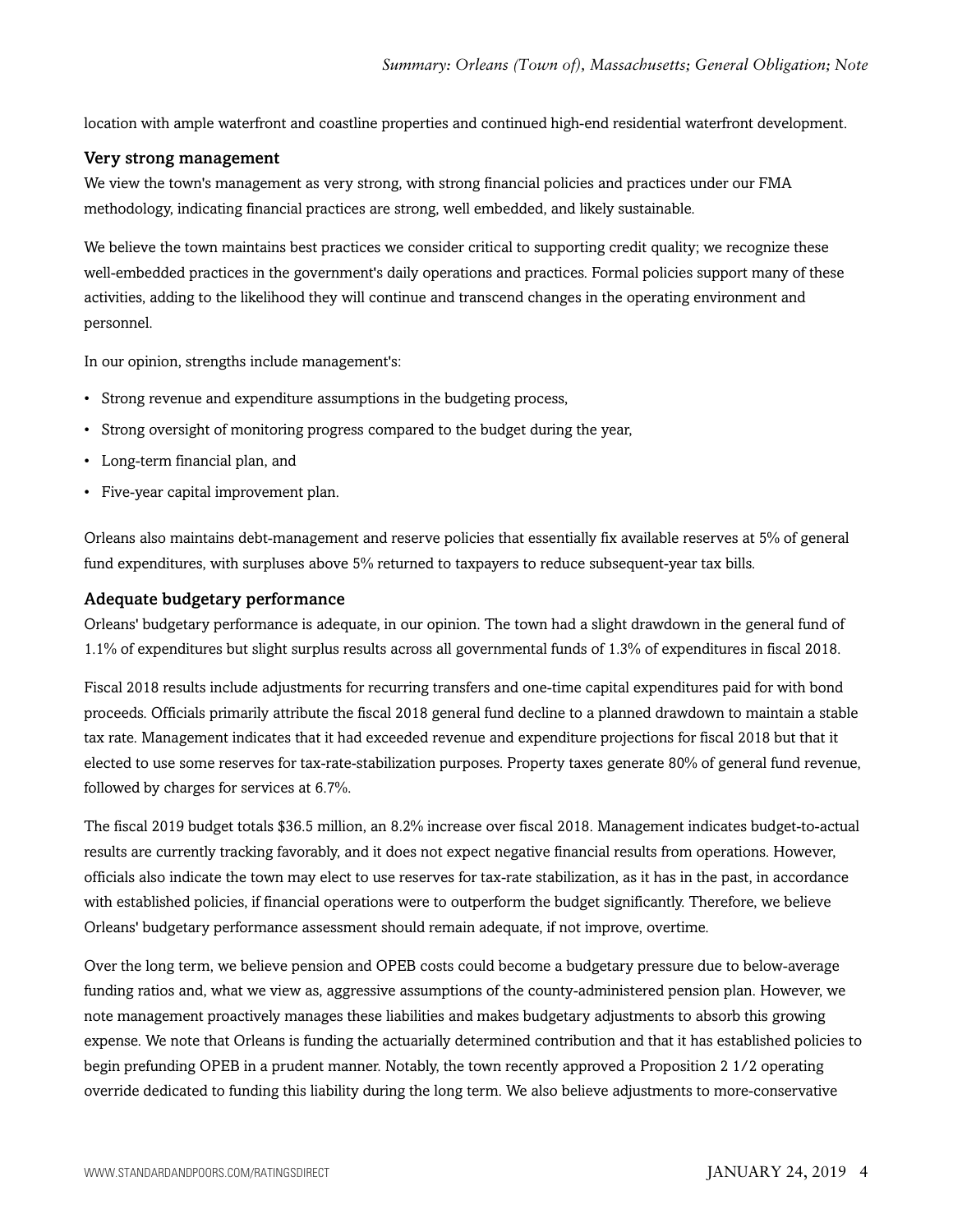assumptions could materially affect annual contributions, pressuring the bottom line, particularly if economic or business conditions worsen.

#### Strong budgetary flexibility

Orleans' budgetary flexibility is strong, in our view, with available fund balance in fiscal 2018 of 13.8% of operating expenditures, or \$4.8 million.

Fiscal 2018 available reserves (assigned and unassigned general fund balances) experienced a slight decrease due to the town's planned reserve drawdown. For fiscal 2019, although officials indicate budget-to-actual results are on target and they do not expect negative financial operations, the town could use reserves again for tax-rate stability. However, due to its current reserve policies and history of maintaining high general fund balances during several fiscal years, we expect the town's budgetary flexibility assessment will likely remain strong. The town's formal policy sets minimum free cash at 5% of expenditures, but it continually manages well above those thresholds. In addition, the town maintains about \$1.5 million, or approximately 4.3% of general fund revenue, of unused levy capacity in fiscal 2019.

The town's unused levy capacity provides additional flexibility within Proposition 2 1/2 limits, allowing it to increase the levy beyond the statutory limitation without voter approval.

#### Very strong liquidity

In our opinion, Orleans' liquidity is very strong, with total government available cash at 22.8% of total governmental-fund expenditures and 1.8x governmental debt service in fiscal 2018. In our view, the town has strong access to external liquidity if necessary.

We do not currently expect any deterioration in cash; therefore, we expect liquidity will likely remain very strong. The town is a frequent issuer of GO debt. Orleans confirmed it does not currently have any contingent-liquidity risk from financial instruments with payment provisions that change upon the occurrence of certain events. Orleans' portfolio is not aggressive in its investment use.

#### Very weak debt-and-contingent-liability profile

In our view, Orleans' debt-and-contingent-liability profile is very weak. Total governmental-fund debt service is 12.8% of total governmental-fund expenditures, and net direct debt is 163.6% of total governmental-fund revenue. Negatively affecting our view of the town's debt profile is its significant medium-term debt plans, but we note that the town will pay much of its future debt through betterments and fees and that debt will not be fully tax-supported. Favorably, overall net debt is low at 1.6% of market value, which is, in our view, a positive credit factor, supporting our view that the debt is affordable.

With this issuance, the town will have about \$67.7 million in total direct debt outstanding. Officials currently expect to issue approximately \$54 million of additional debt during the next two years: about \$41 million for a continued sewer-expansion and treatment-plant project. The town plans to levy betterment fees to pay for this project's debt. The majority of remaining authorized debt will fund the town's share of a new high school for Nauset Regional School District because the town is a district member. While we expect these new debt issuances will likely further weaken debt metrics, we believe additional debt will likely remain relatively affordable due to the town's inherently very strong and wealthy tax base, coupled with its plan to continue to tap into this base as necessary to pay capital costs.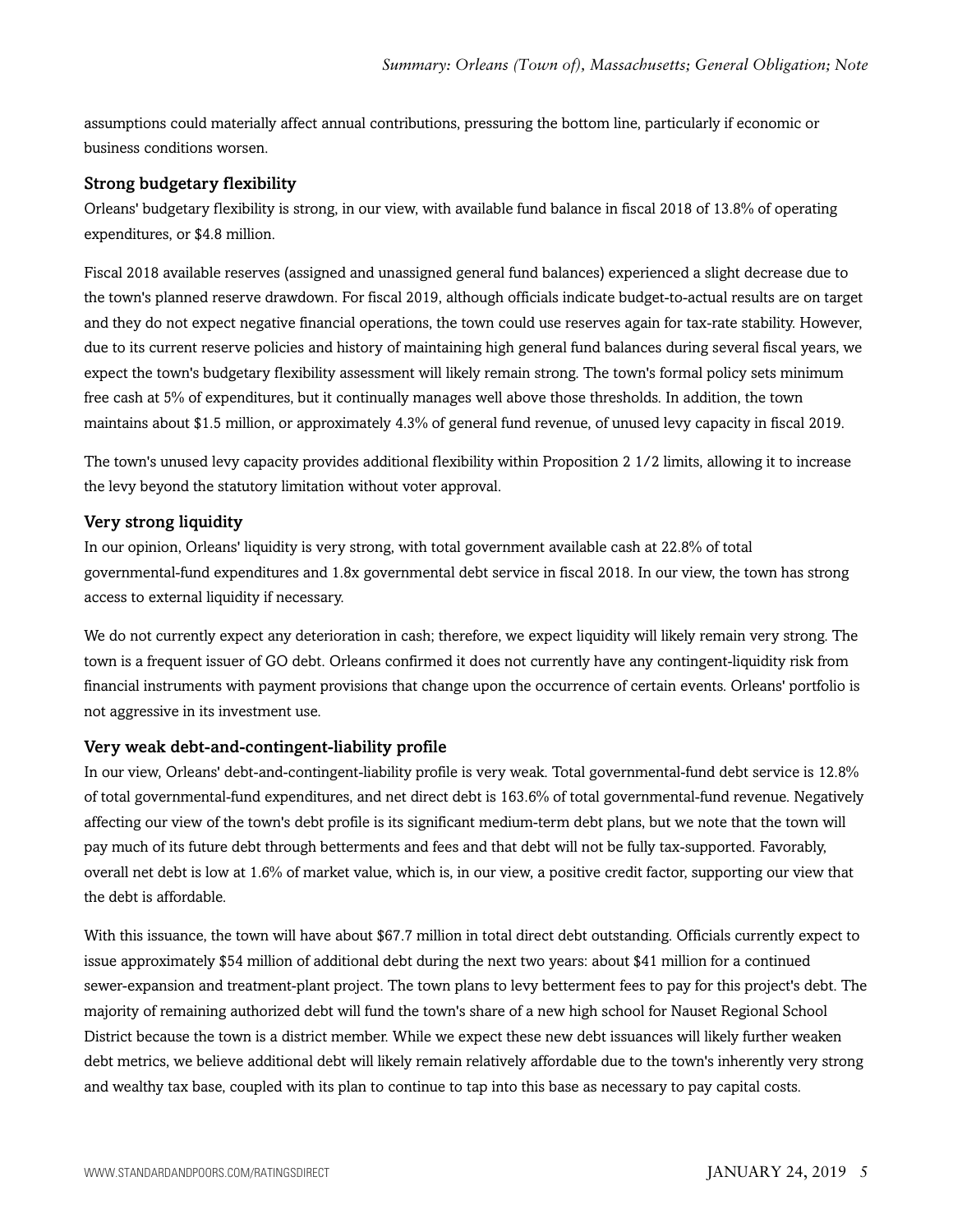In our opinion, Orleans' large pension and OPEB obligation is a credit weakness; we, however, believe the town actively mitigates these costs from accelerating. Orleans' combined required pension and actual OPEB contribution totaled 7.1% of total governmental-fund expenditures in fiscal 2018: 5.2% for required contributions to pension obligations and 1.9% for OPEB payments. The town made its full annual required pension contribution in fiscal 2018. The largest pension plan's funded ratio is 64.2%.

Orleans contributes to Barnstable County retirement system, a cost-sharing, multiemployer, defined-benefit pension plan. Using updated reporting standards in accordance with Governmental Accounting Standards Board Statement Nos. 67 and 68, the town's proportionate share of the net pension liability was about \$22.5 million with 61.86% funded at Dec. 31, 2017, based on an assumed rate of return of 7.375%. Due to the funded ratio, we believe contributions will likely continue to increase during the next few fiscal years. While the town is currently managing these costs, we believe it has a limited ability to control future pension-liability growth.

Orleans also provides OPEB to retirees. At June 30, 2018, the most recent actuarial valuation, Orleans reported a \$14.5 million OPEB liability. The town has traditionally funded OPEB through pay-as-you-go financing. It paid \$712,767, or 1.9% of expenditures, which was 55.7% of the actuarially determined contribution, in fiscal 2018. The town also maintains an OPEB trust fund to prefund the liability. The current OPEB fund balance at June 30, 2018, was \$1.1 million, or a 7.5% funded ratio. The town recently approved an operating override dedicated to funding this liability. The amount was for \$450,000, which the town will contribute annually to the trust in excess of normal costs. We believe management's proactive approach to funding OPEB mitigates costs from substantially increasing and affecting budgetary performance.

#### Strong institutional framework

<span id="page-5-0"></span>The institutional framework score for Massachusetts municipalities is strong.

# **Outlook**

The stable outlook on the long-term rating reflects S&P Global Ratings' opinion of Orleans' very strong economy, supported by its access to the Barnstable MSA. We believe Orleans' very strong management and liquidity profile further support the rating. While we expect finances to remain relatively stable, we think the town's recent history of drawing down reserves and very weak debt-and-contingent-liability profile currently pressure the rating. We view the town's current debt and planned debt issuance as remaining affordable due to its mature and wealthy tax base, coupled with the town's continued willingness and ability to tap into its tax base and raise revenue, as necessary, to pay for capital projects. Therefore, we do not expect to change the rating within the two-year outlook period.

# <span id="page-5-1"></span>Related Research

- S&P Public Finance Local GO Criteria: How We Adjust Data For Analytic Consistency, Sept. 12, 2013
- Incorporating GASB 67 And 68: Evaluating Pension/OPEB Obligations Under Standard & Poor's U.S. Local Government GO Criteria, Sept. 2, 2015
- Local Government Pension And Other Postemployment Benefits Analysis: A Closer Look, Nov.8, 2017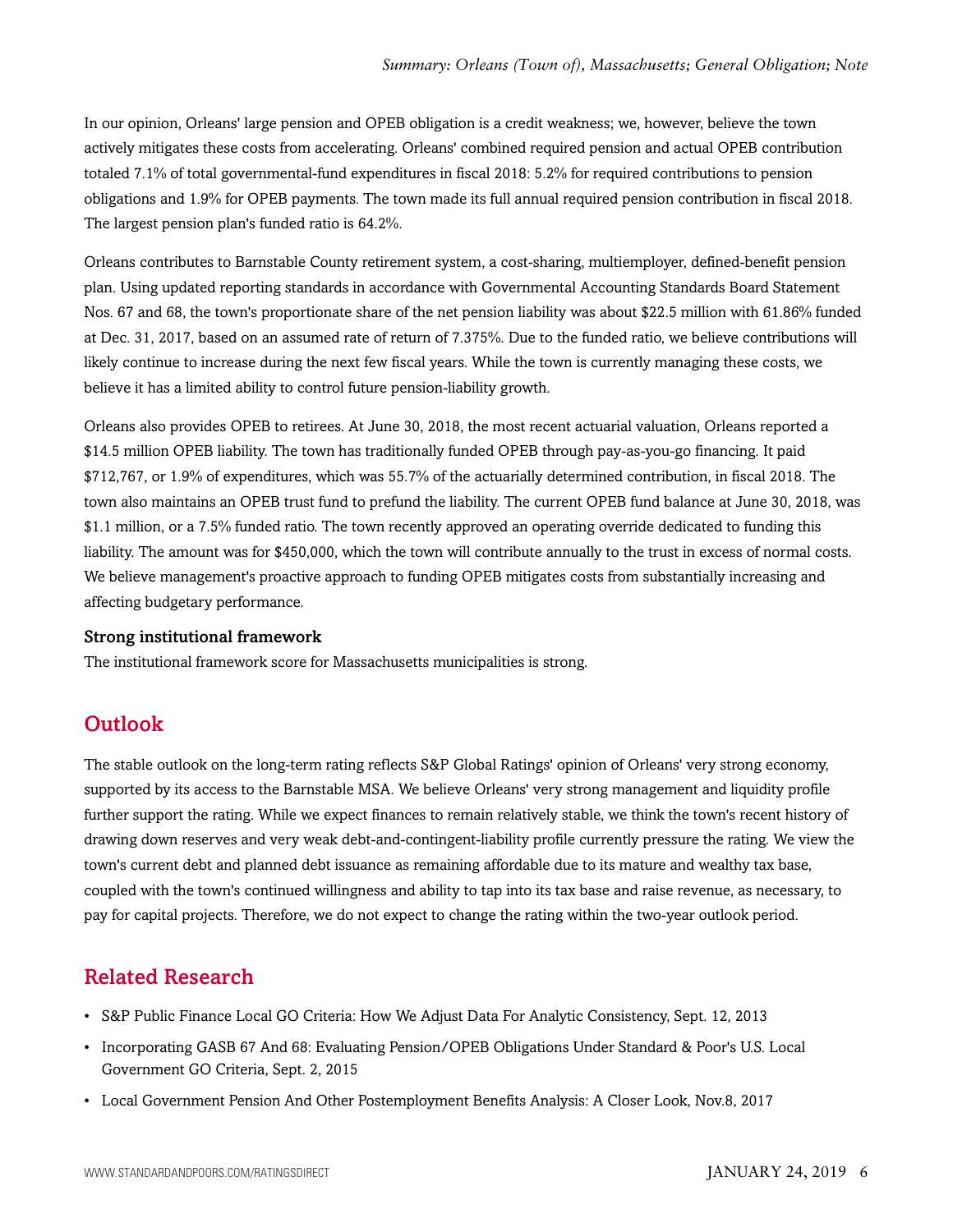#### • 2018 Update Of Institutional Framework For U.S. Local Governments

| Ratings Detail (As Of January 24, 2019)     |                  |          |
|---------------------------------------------|------------------|----------|
| Orleans Twn GO BANs                         |                  |          |
| <b>Short Term Rating</b>                    | $SP-1+$          | Affirmed |
| <b>Orleans Twn GO</b>                       |                  |          |
| <b>Unenhanced Rating</b>                    | AAA(SPUR)/Stable | Affirmed |
| Many issues are enhanced by bond insurance. |                  |          |

Certain terms used in this report, particularly certain adjectives used to express our view on rating relevant factors, have specific meanings ascribed to them in our criteria, and should therefore be read in conjunction with such criteria. Please see Ratings Criteria at www.standardandpoors.com for further information. Complete ratings information is available to subscribers of RatingsDirect at www.capitaliq.com. All ratings affected by this rating action can be found on S&P Global Ratings' public website at www.standardandpoors.com. Use the Ratings search box located in the left column.